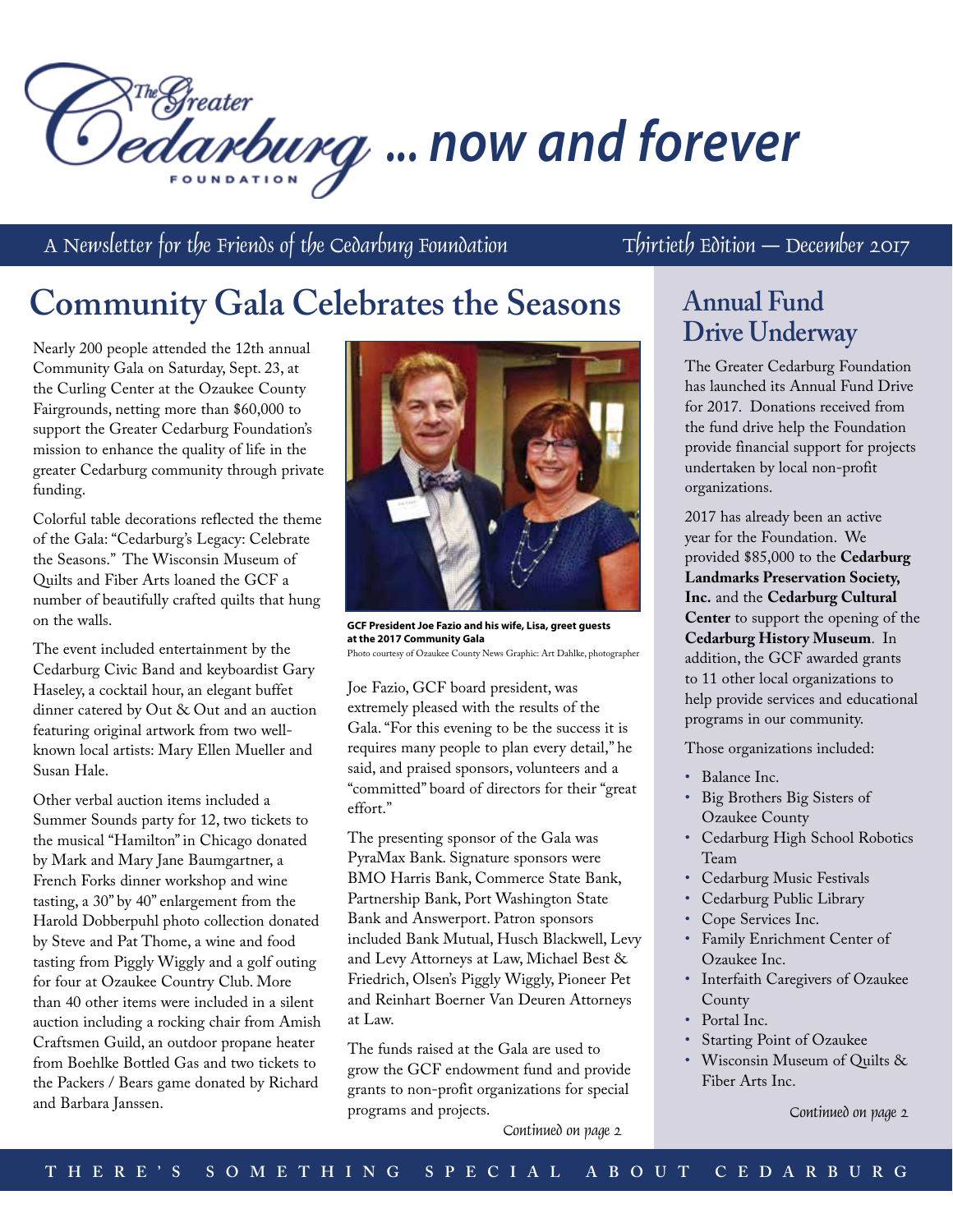



**Stephanie and Evan Schell, Jen Stevens and Jess and Jon Willems**



**Mary Philipp and Bob Fuller Devon and Pamela Hugdahl and Stacy and Justin Tolomeo**



**Patty Gallun Hansen and Dr. Michael Hansen**



**Pat Thome and Steve Schowalter**



**Eric and Alicia Hurd, Sandy and Greg Butler, Lou Ann Campbell-Peterson and Thomas Peterson, Sommer Robinson and Joseph Garsticki**



**Bob Loomis, Dan Den Boer and Tom Peterson**



**Sue Plater, Jim Myers and Barb and Dick Janssen**

Photos courtesy of Ozaukee County News Graphic: Art Dahlke, photographer



 **The Cedarburg Civic Band entertains guests before dinner**

### **Annual Fund Drive (from pg. 1)**

Since 2001, the Foundation has awarded grants totaling over \$1 million to many valued community organizations.

The Foundation's support of projects carried out by non-profit organizations helps preserve the cultural heritage and quality of life in the greater Cedarburg area. The Foundation raises awareness and funds through a semi-annual newsletter, annual fund drive and special events such as the Civic Event

*Want to keep the legacy alive? Consider joining a committed group of people who are part of the GCF's Legacy Society. For more information, go to cedarburgfoundation.com/ gcf-legacy-society.*

in February and President's Event in September. As a result of these efforts, the Foundation's endowment (and power to give) has grown significantly.

Tim Wilkinson, board member and annual fund drive chair, said, "The Cedarburg History Museum is just the latest example of what makes the Greater Cedarburg area a special place. Local residents give generously of their time and money to contribute to our quality of life. The Greater Cedarburg Foundation is fortunate that many very generous members of our community support our efforts, and enable us to respond to funding requests for projects that enhance our community."

Please review the Annual Fund Drive letter in this newsletter and consider donating to the 2017 campaign. We appreciate donations of any size.

For further information on the Foundation's mission or Annual Fund Drive, call 262-377-7338 or go to cedarburgfoundation.com.

Our 2018 President's Event / Community Gala will be a night to remember! On **Saturday, Sept. 22,**   $\bf S \, A \, V \, E \, T \, H \, E \, D \, A \, T \, E \, !$  we will be treating friends of the GCF to "A Night at the Museums." A trolley will take guests to the Cedarburg Art Museum, the Museum of Quilts and Fiber Arts, the Cedarburg History Museum and the Cedarburg Cultural Center for an evening of signature cocktails, tours, dinner, an auction and entertainment. You won't want to miss this special evening so put it on your calendar now. Festivities will start at about 5 p.m. with more details to follow in early summer.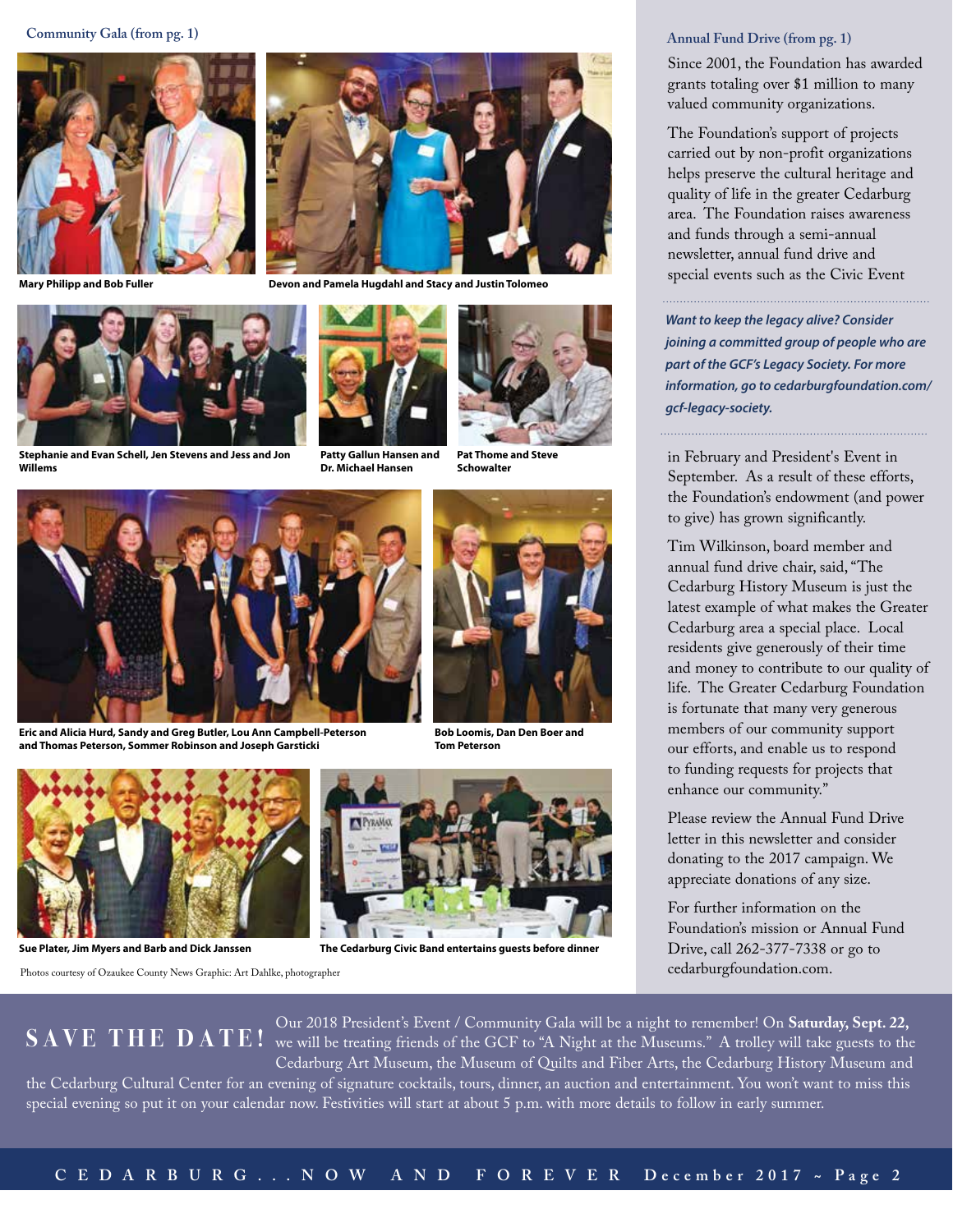# **Grant Spotlight …**

This past year, The Greater Cedarburg Foundation awarded grants to 13 area non-profit organizations as part of its annual grant cycle. We asked two of those recipients, Balance Inc. and the Cedarburg Public Library, to tell us how that money has helped them reach their goals.

## **Balance Inc.:** *"Your Grant Is Touching Lives"*

Balance's mission for 26 years has been to improve the quality of life for people with developmental disabilities in Ozaukee County by providing a balance of support and independence for each individual.

"Perhaps the most concerning issue for parents of an adult child with a developmental disability is knowing their child will outlive them," said Karen Cohen, director of fund development & communication for Balance. "They spend their life advocating and caring for their child,

but eventually realize they must trust others."

Balance, she said, has strived to become that "second family" so parents have confidence their children will continue to be loved as a family member after they are gone. Balance has addressed this formally by adopting an Aging in Place Program, which includes adult family group living homes.

When the Breeze Cove Adult Family Home in Grafton required a significant bathroom remodel, Balance applied for a grant from GCF. "Everything

was outdated, worn and difficult to properly and safely access," said Cohen. "This critical project was accomplished with the tremendous support of the Greater Cedarburg Foundation's gift. The funds provided a complete bathroom remodel that included an ADA accessible shower stall, a vanity with sink and storage, new lighting, flooring and painting.

"Through the incredible support of the GCF, the quality of life for the Breeze Cove residents will forever be substantially impacted."



**Residents of The Breeze Cove Adult Family Home in Grafton have a newly remodeled bathroom thanks to a grant from the GCF.**

## **Cedarburg Public Library:** *"GCF Funding Kick Started Our Technology Initiatives"*

After surveying the community, the Cedarburg Public Library (CPL) identified four technology initiatives that were most desired by the public. The GCF chose to fund two of those programs which support Adobe Creative Cloud software and provide virtual reality equipment.

"We were looking to improve lives in the community by introducing and making available new technology for use by the public," said David Nimmer, assistant library director.

Nimmer said the Adobe Creative Cloud package of programs was launched in the summer of 2017. "We rolled out of a four-part program on InDesign this fall and collaborated with the high school in identifying a student to teach the class. In 2018, we look forward to highlighting

Adobe Acrobat, Photoshop and Premiere (video editing). The Adobe Creative Cloud software is available on three computers in the library for access anytime we are open."

He said the software is being used for the first-ever teen film festival. The Audition (audio editing) function has been used to support and create content for the burgeoning CPL radio station. "Besides our own content we have collaborated with Summer Sounds, Ozaukee County Humane Society and Blueburg Café's open mic program in creating programs and spreading information for broadcast on our radio station and through the podcast format," Nimmer said.

The second initiative, an HTC Vive virtual reality setup, was



**Employees of Portal Inc. get a demonstration of the new Virtual Reality equipment at the Cedarburg Public Library secured through a grant from the GCF**

launched in September. "The equipment has been very popular," said Nimmer. "We are also currently making available community service hours for high school kids. Not only do they help build our knowledge base about VR by trying out the new programs, but they have also been great walking the public through their first VR experience. "

An interesting sidelight? Because of the grant from the GCF, another group stepped forward to fund the other two technology initiatives. "The group was initially hesitant to support the project but stepped right in after learning of the support from the GCF," said Nimmer. "This additional support doubled the initial grant from the Greater Cedarburg Foundation."